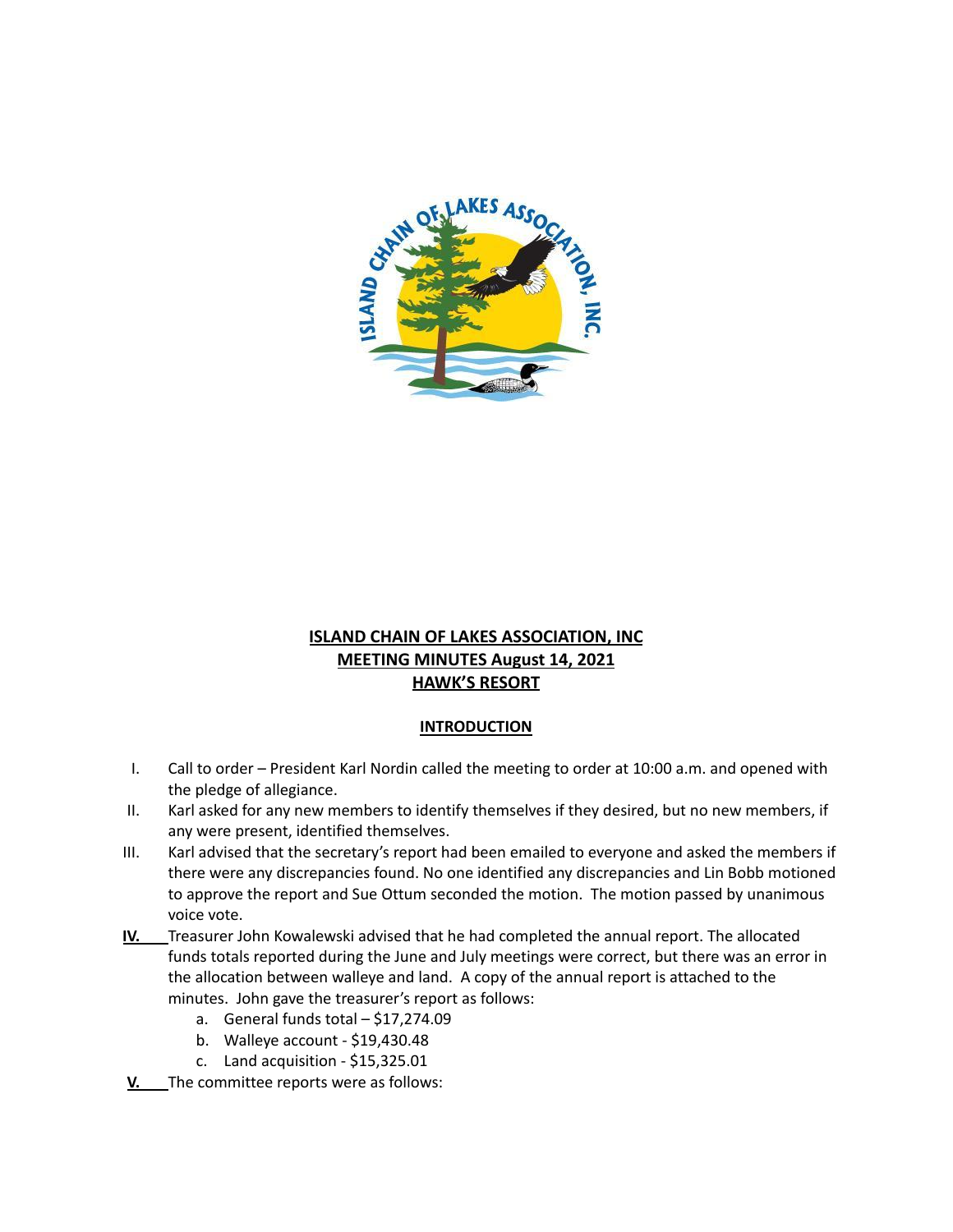- a. Walleye committee Rod Steege advised that the DNR will be doing a fall survey of the lakes and will be restocking walleyes at a rate of 10/acre. The DNR had not told Rod what size of walleyes will be stocked. In December, 2021, the DNR will be publishing their annual report on the lakes surveys.
- b. Invasive species committee Tom Frank advised that the purple loosestrife (PS) had been in full bloom around July 17, 2021. He had completed a survey of the lakes and found that the beetles released in 2019 still appear to be effective as he found no new infestations and the southeast border of Island and McCann lakes has a reduced number of PS. While the ICOLA was not able to obtain any beetles in 2021 the committee is trying to get beetles for 2022.
- c. Karl gave an update on the grant application process. He said the paperwork for the grants was submitted to the state in time. The state advised that the ICOLA did not qualify for the grants because our by-laws name associate members as being persons not owning lake front property and the state requires membership is open to anyone within a one mile radius of the lake. However, the ICOLA did qualify for the Qualified Surface Management grants. Karl asked for assistance with the paperwork for the grants due to the extensive amount of paperwork and bookkeeping involved with the grant application process.

Carol Deluga asked about the purpose of the grants and Karl advised the grants are for individual properties, however the individuals must apply for the grants through the ICOLA and that the DNR has five requirements for the grants. Mark Schmitt said that the Rusk Co. board has proposed a \$10,000 fund for shoreline restoration but that the money was for the entire county. Mike Bjorkstrand asked about the shoreline grants and Karl advised that riprap did not qualify but that native planting did. Connie Kozlak advised that the funding was not 100% and that the landowner had to provide about 20% of the funding for the approved grant project. Sandy Johnson said that per her understanding the minimum size of the project must be 350 square feet with a minimum of 10' along the shore. Lisa Prince asked Karl about changing the bylaws and he advised that due to the process required to change the bylaws, including having the state approve any changes, there is no current plan to change the bylaws at this time.

- VI. There was no other old business.
- VII. Karl asked if there was any new business and no one responded with any.
- VIII. Karl advised members that as in years past, members are encouraged to voice what they believe are priority issues for the board to address. Karl pointed out that there was paper, pens and a collection box on the pool table and asked anyone who wanted to bring up a priority issue to the board to write the issue on paper and put it in the collection box.
- IX. Karl introduced Richard Martin, who does water clarity testing on the lakes, to the ICOLA. Richard advised that anyone interested in assisting him with the testing would be helpful as he lives and works in Eau Claire and finds it difficult to do testing on the weekends due to the high amount of boat traffic, which limits testing capabilities. He then showed the instrument used to do the testing and related how to do such. Richard said that the more tests that are performed the more accurate the information is that is submitted to the state. He said that the DNR publishes an annual report which has a year to year comparative analysis. He asked that anyone interested in assisting him to see him after the meeting.
- X. Karl advised that while the ICOLA did not sponsor a lake days in 2020 or 2021 due to COVID, that the ICOLA does want to again sponsor the lake days in 2022.
- XI. Karl then held the elections for the four (vice-president, treasurer, McCann Lake and Chain Lake representatives) open board positions. Due to the treasurer position being the only currently